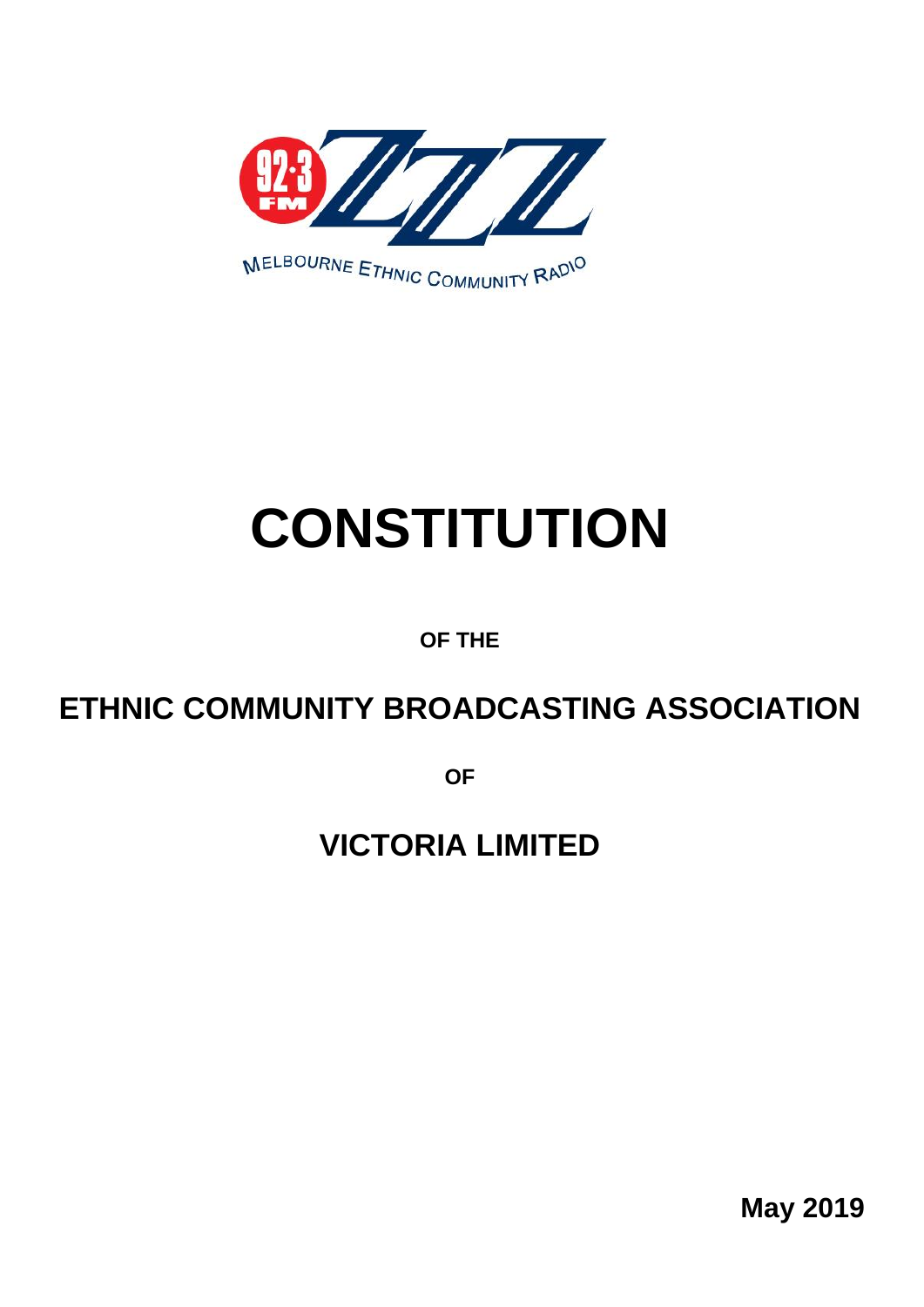#### **Contents**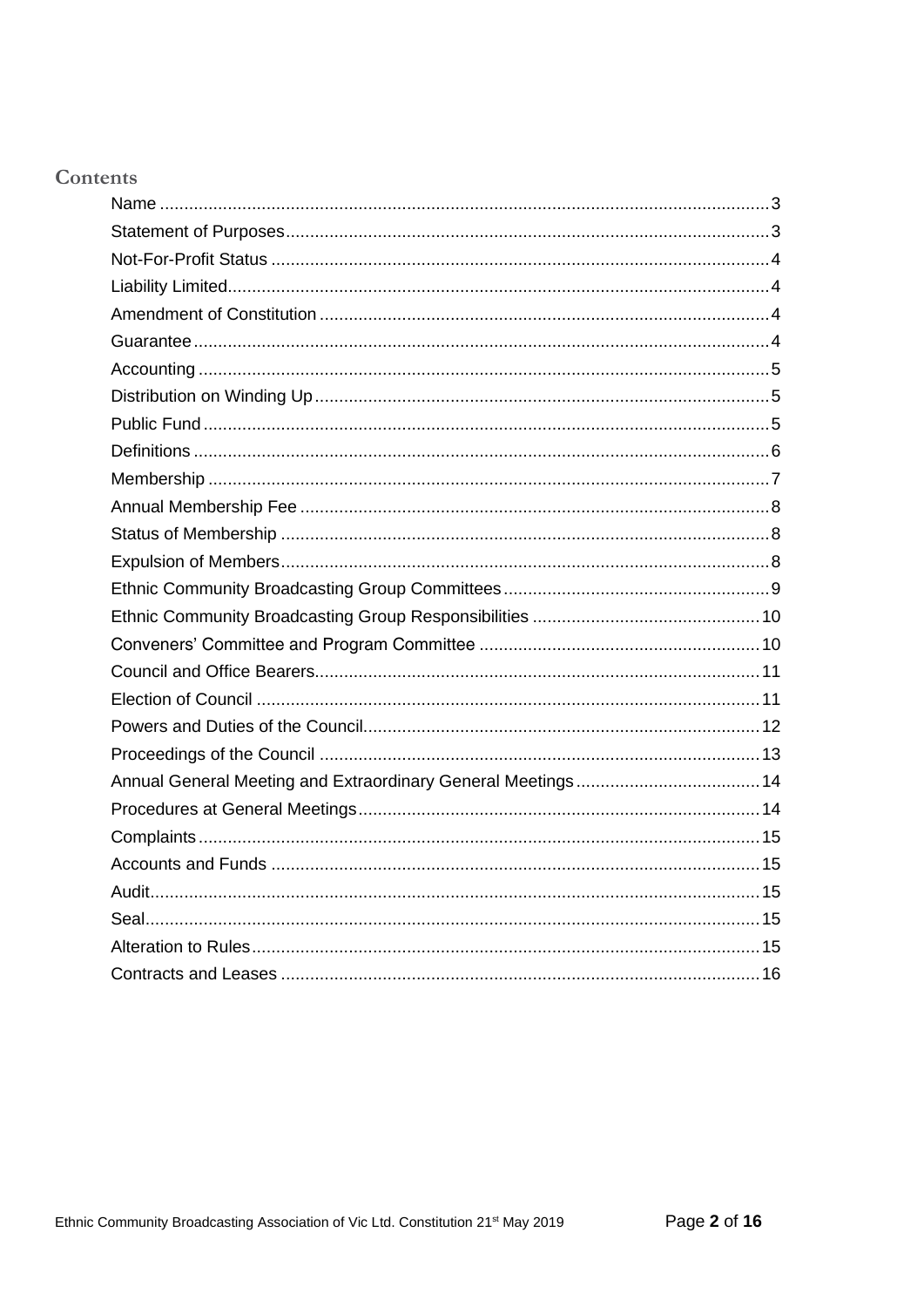## **THE CONSTITUTION**

#### <span id="page-2-0"></span>*Name*

1. The name of the Company is the Ethnic Community Broadcasting Association of Victoria (ECBAV Ltd).

#### <span id="page-2-1"></span>*Statement of Purposes*

2. The objects for which the Company is established are all or any of the following:

a) To broadcast in community languages.

b) To negotiate and maintain a community broadcasting license.

c) To acquire, equip, maintain, manage premises for use as a broadcasting station by and for the ethnic communities of Victoria.

d) To transmit and develop programs of cultural, educational and social significance in accordance with the provisions of the relevant Broadcasting Act.

e) To encourage and develop participation and training for members of ethnic communities at all levels of radio and television.

f) To adhere to the Codes of Practice for community broadcasters and the Standards of the relevant Broadcasting Authority.

g) To establish communication and liaison between the ethnic communities and broadcasting groups in order to achieve through broadcasting an exchange of information and ideas, greater understanding of the diversity of cultures within the Australian community as well as to promote multiculturalism, and community languages and to combat racism.

h) In furtherance of the objects of the company, to raise, borrow, invest, donate, expend and lend funds, acquire and dispose of any form of property, employ staff, enter into contracts and establish companies for the purpose of effecting the objects as aforesaid.

i) To purchase, take on lease building, lease license or in exchange hire or otherwise require any real or personal property and any rights and privileges which may be deemed necessary or convenient for the purposes of the company.

j) To construct, maintain and alter any buildings or premises necessary or convenient for the purpose of the company.

k) To enter into any arrangements with any Government or authority supreme, municipal, local or otherwise, that may seem conducive to the company's objects or any of them, and to obtain from any such Government or authority any rights, privileges and concessions which the company may think it is desirable to obtain and to carry out exercise and comply with any such arrangements, rights privileges and concessions.

l) To sell, improve manage, develop, exchange, lease, mortgage, place under option, dispose of, turn to account or otherwise deal with either absolutely, conditionally or for any limited interest all or any part of the property and assets as the Company may think fit, with power on a sale to allow any time or times for payment of the whole or part of the purchase money arising from such sale either with or without interest then at any such rate or rates as the Company may think fit and either with or without a security and if with a security then with such a security as the Company may think fit.

m) To grant, create and transfer or reserve such easements, rights of way, drainage, light, air or any such other easements of any kind whatsoever, over, upon or affecting the property of the Company or any part or parts thereof as the Company may appear necessary or expedient to surrender or accept the surrender of any easement.

n) To invest any monies of the Company not immediately required for any of its objects in such a manner as may from time to time be determined.

o) So far as it may be necessary to do so, or incidental to the purposes of the company to make, draw, accept, endorse, or negotiate cheques, promissory notes, bills of exchange or other negotiable or transferable instruments.

p) To borrow or raise money in such a manner as the Company may think fit for its objects and in particular by mortgage, or other securities upon all or any of the property of the company with power if thought fit to charge such mortgages or other securities upon all or any of the property of the Company present or future.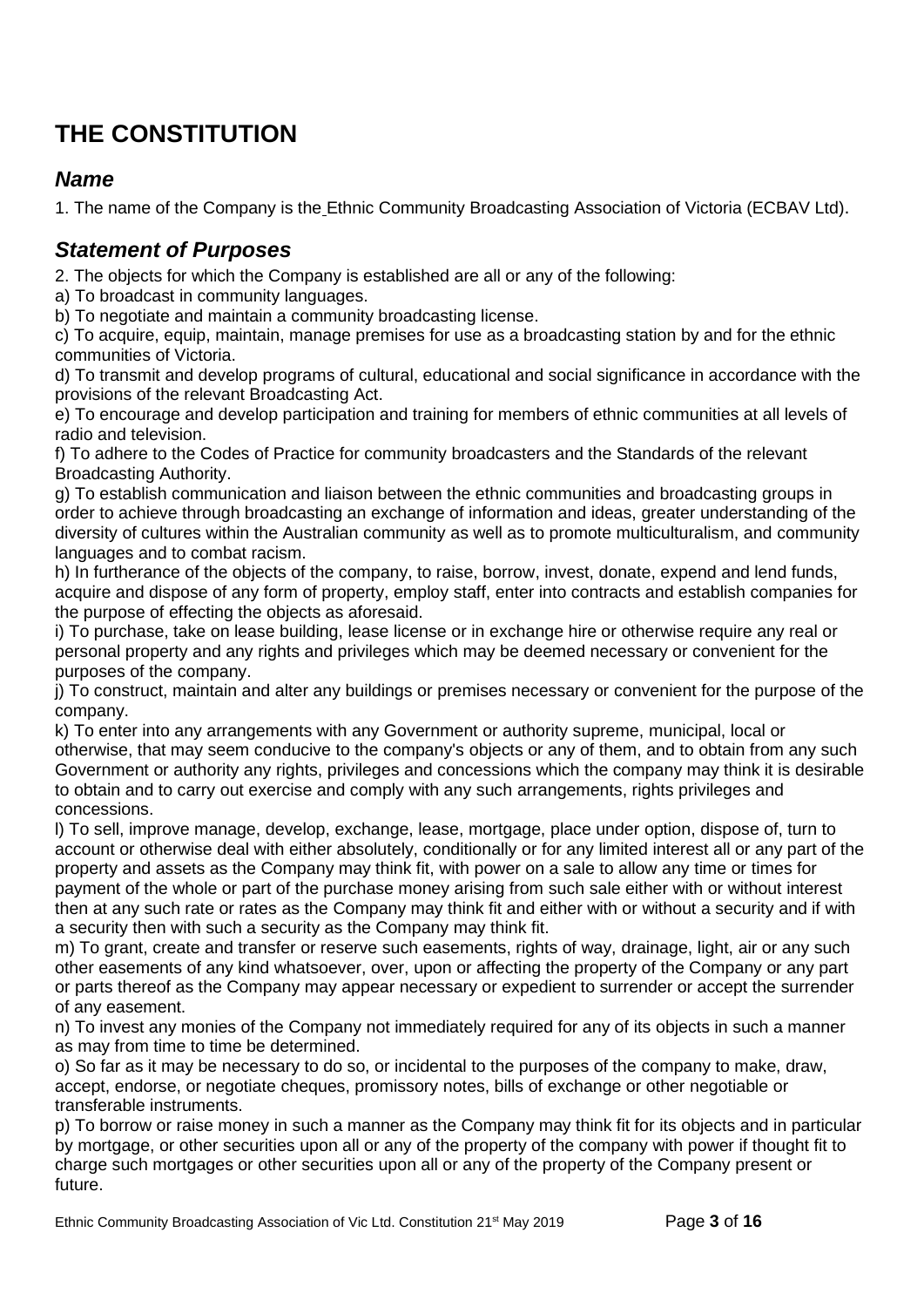q) To enter any amalgamation, affiliation, fusion or alliance with or to of any company or association whether incorporated or unincorporated, having objects similar to or calculated to benefit generally the Company or its objects and purposes, to acquire shares and interest in or lend money upon debentures or otherwise to any such company or association. Provided that this Rule shall not authorise amalgamation or fusion except with a company or association the Rules of which prohibit the distribution of its income and property among its members to an extent at least as great as that imposed by the Company under Rule 3 of this Constitution.

r) To do all such other things as may appear to be incidental or conducive to the attainment of the above objectives.

#### <span id="page-3-0"></span>*Not-For-Profit Status*

3. The income and property of the Company however derived, shall be applied solely towards the promotion of the objects of the Company as set forth in this Constitution and no portion thereof shall be paid or transferred directly or indirectly by way of dividend bonus or otherwise howsoever by way of profit to the members of the company or to any of them or to any person claiming through any of them, provided that nothing herein contained shall prevent the payment in good faith or remuneration to any officers or staff of the Company or to any member thereof or any other persons in return for any services actually rendered to the Company, nor prevent the payment of interest at a rate not exceeding the amount of interest charged by the Reserve Bank of Australia on overdraft account from time to time for money lent on reasonable and proper rent of premises demised or let by any member of the company or any officer of the Company shall be paid fees and that no remuneration or other benefit in money or money's worth shall be given by the Company to any member of such governing body or any other member elected to any committee of the Company, except repayment of out-of-pocket expenses and interest at the rate aforesaid on money lent or reasonable and proper rent for premises demised or let to the Company.

#### <span id="page-3-1"></span>*Liability Limited*

4. The liability of the members is limited.

#### <span id="page-3-2"></span>*Amendment of Constitution*

5. No addition, alteration or amendment shall be made to the Constitution unless the addition, alteration or amendment be made in a manner prescribed by special resolution under the Act thereof provided that no addition, alteration or amendment be made except by a three quarters majority of those present and voting at a General Meeting.

#### <span id="page-3-3"></span>*Guarantee*

6. Each member of the Company undertakes to contribute to the property of the Company in the event of its being wound up while s/he is a member or within one year after s/he ceased to be a member for payment of the debts and liabilities of the Company contracted before s/he ceased to be a member, of the costs and charges and expenses of winding up and for adjustment of the rights of the contributors among themselves, such amount as may be required not exceeding ten dollars.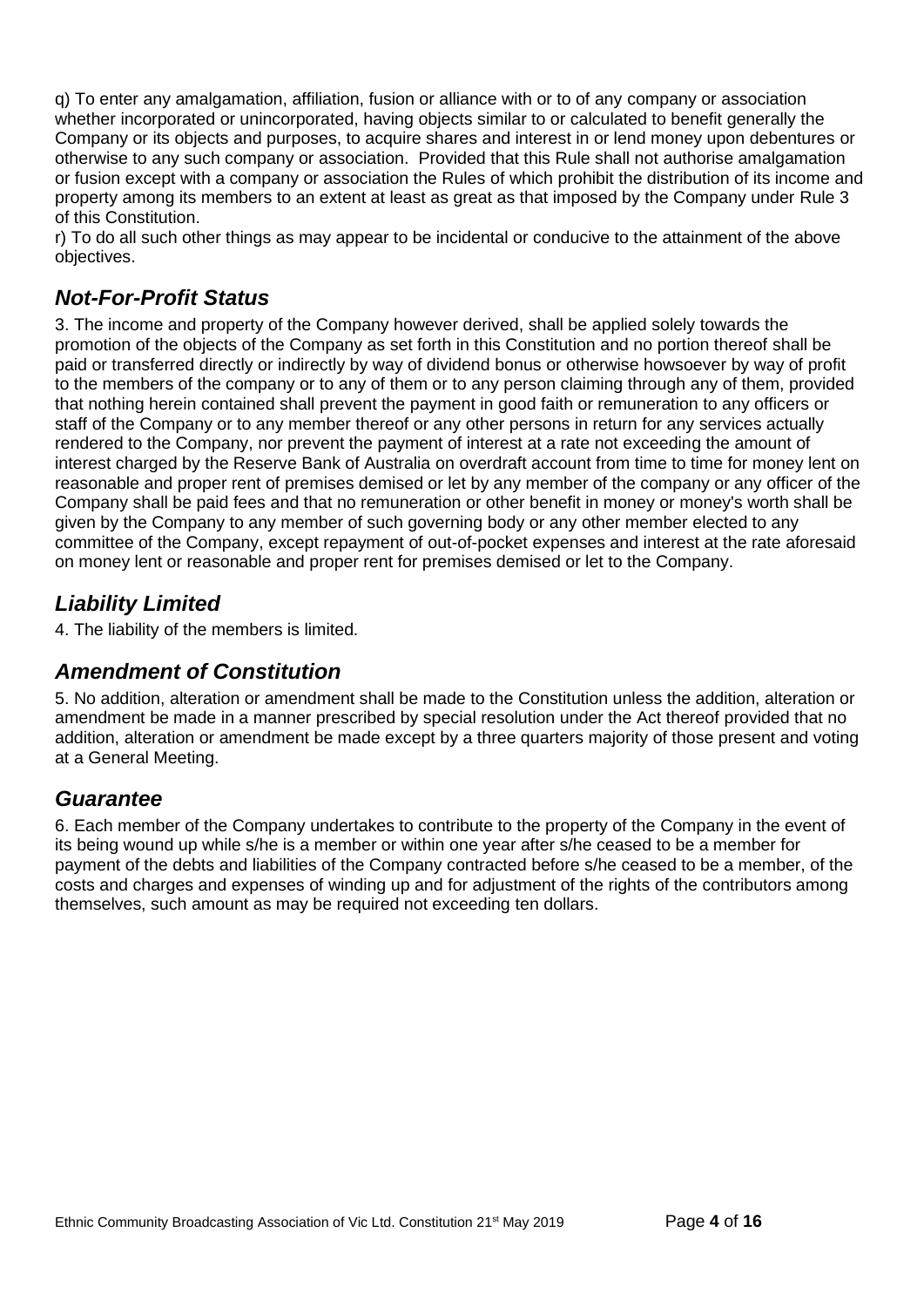#### <span id="page-4-0"></span>*Accounting*

7. True accounts shall be kept of the sums of the money received and expended by the Company and matters in respect of which such receipts and expenditure take place, and of the property, credits and liabilities of the Company; and subject to any reasonable restrictions as to the time and manner of inspecting the same that may be imposed in accordance with the regulations of the Company for the time being in force such amounts shall be open to inspection of the members.

#### <span id="page-4-1"></span>*Distribution on Winding Up*

8. If upon the winding up or dissolution of the Company there remains after the satisfaction of all its debts and liabilities and property whatsoever, the same shall not be paid to or distributed among the members of the Company but shall be given or transferred to some other institution or institutions having objects similar to the object of the Company, and which shall prohibit distribution of its or their income and property amongst its or their members to an extent at least as great as it is imposed on the Company under or by virtue of Rule 3 hereof, such institution or institutions to be determined by the members of the Company at or before the time of dissolution or in default thereof, by the Supreme Court of the State of Victoria, and if and so far as effect cannot be given to the aforesaid provision then to come to some charitable object.

### <span id="page-4-2"></span>*Public Fund*

9. a) The Association will establish and maintain a public fund.

b) Donations will be deposited into the public fund listed on the Register of Cultural Organisations. These monies will be kept separate from other funds of the Association and will only be used to further the association's objects. Investment of monies in this fund will be made in accordance with guidelines for public funds as specified by the Australian Taxation Office.

c) The fund will be administered by a management committee or a subcommittee of the management, a majority of whom, because of their tenure of some public office or their professional standing, have an underlying community responsibility, as distinct from obligations solely in regard to the cultural objectives of Ethnic Community Broadcasting Association of Victoria Ltd.

d) No monies /assets in this fund will be distributed to members or office bearers of the Association, except as reimbursement of out of pocket expenses incurred on behalf of the fund or proper remuneration for administrative services.

e) If upon the winding up or dissolution of the public fund listed on the Register of Cultural Organisations, there remains after satisfaction of all its debts and liabilities, any property or funds, the property or funds shall not be paid to or distributed among its members, but shall be given or transferred to some other fund, authority or institution having objects similar to the objects of this public fund, and whose rules shall prohibit the distribution of its or their income among its or their members, such fund, authority or institution to be eligible for tax deductibility of donations under Subdivision 30-B, section 30-100, of the Income Tax Assessment Act 1997 and listed on the Register of Cultural Organisations maintained under the Act. *[Amended 9/12/2009]*

f) Any proposed amendments or alterations to provisions for the public fund will be notified to the Department responsible for the administration of the Register of Cultural Organisations to assess the effect of any amendments on the public fund's continuing deductible gift recipient status.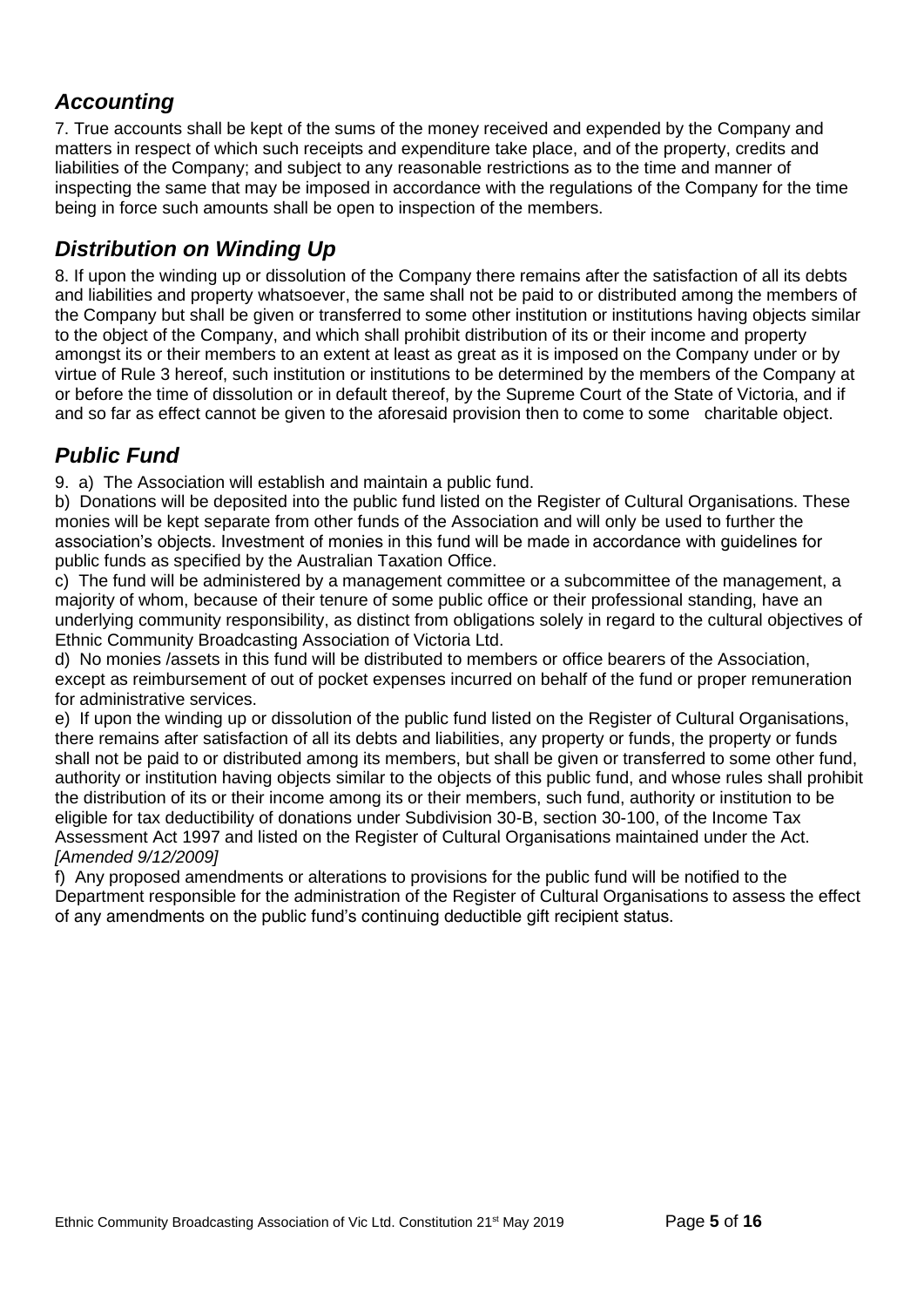#### <span id="page-5-0"></span>*Definitions*

10. In these Rules unless there be something in the subject or context inconsistent therewith:

a) "Australia" means Australia and its Territories.

b) "Company" and "Corporation" include any body corporate wherever incorporated or domiciled.

c) "The Association" means the Ethnic Community Broadcasting Association of Victoria Ltd.

d) "Council" means the members of the general Council of the Ethnic Community Broadcasting Association

of Victoria Ltd., for the time being or such of them as have authority to act for the Council.

e) "Member" means a member of the Company in accordance with these Rules .

f) "Constitution" means the Constitution of the Association altered from time to time.

g) "Office" means the registered office from time to time of the Ethnic Community Broadcasting Association of Victoria Ltd.

h) "The Act" means the Corporations Act.

i) "Seal" means the common seal of the Association.

j) "These Rules" means these Rules as altered from time to time.

k) Expressions referring to writing shall unless the contrary intention appears to be construed as including references to printing, lithography, photography and other modes of representing or reproducing word in a visible form.

l) A reference to the Corporations Act or any section thereof shall be read as though the words "or any Statutory" modification thereof or any Statutory provision substituted therefore were added to such reference.

m) Words denoting individual persons shall include companies and corporations and vice versa.

n) "Annual Meeting" means the "Annual General Meeting" of the Association.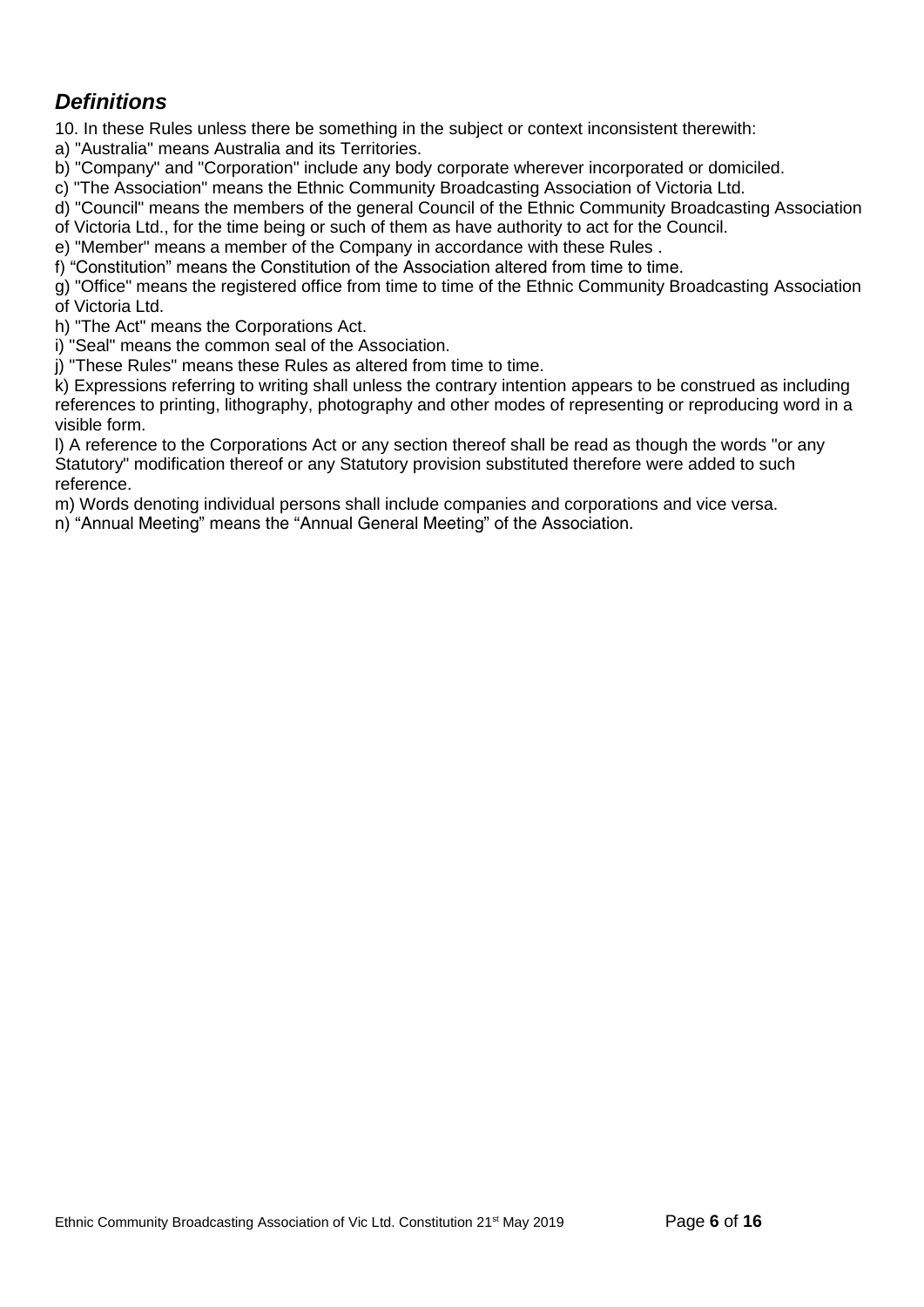#### <span id="page-6-0"></span>*Membership*

11. All persons as the Council shall admit to membership in accordance with these Rules shall be members of the Association. The minimum age for Membership will be 13 but only members over the age of 18 years shall have voting rights. A member is a person who has been accepted as affiliated to an Ethnic Community Broadcasting Group in accordance with these Rules.

12. a) (i) An application for Membership can be made in writing or electronically on the form prescribed from time to time by the Council or electronically as approved by the Council from time to time.

 (ii) The applicant must specify in his/her application the Ethnic Community Broadcasting Group with which s/he wishes to be affiliated.

(iii) No applicant or member shall seek affiliation to more than one Ethnic Community Broadcasting Group.

(iv) A member may transfer his/her association to another Ethnic Community Broadcasting Group except that a member may not transfer his/her affiliation after an announcement of an election or before an election of the Ethnic Community Broadcasting Group with which s/he wishes to transfer to.

(v) Only members affiliated to an Ethnic Community Broadcasting Group shall be eligible for election to the Council and other positions.

(vi) All applicants shall undertake to be bound by the Association's Rules.

b) (i) Upon receipt of an application for membership, the Secretary of the Association shall display forthwith, the application at the radio station for a period of twenty-one days. A copy of the application

shall be sent to the Convener of the Ethnic Community Broadcasting Group.

(ii) Objections to an application for membership can be lodged by any member of the Association with the Secretary of the Association within a period of twenty-one days from the date of display of the application.

13. a) (i) The secretary shall as soon as practicable refer an application for membership to the Council for approval.

(ii) If an objection to an application for membership is made, the secretary shall inform the applicant in writing the grounds of the objection and invite him/her to answer the allegation made. The secretary once in receipt of the applicant's answer shall refer the matter to the Council for consideration.

(iii) An application may only be rejected if

-a- there are reasonable grounds to believe that the applicant would not abide by the Constitution of the Association; or

-b- required by law; or

-c- the applicant has been convicted of an indictable offence; or

-d- there are reasonable grounds to believe that the applicant would not abide by the Community Broadcasting Codes of Practice; or

-e- there are reasonable grounds to believe that the applicant would pose a security risk to the members or premises of the Association.

b) Upon the application being approved or rejected by the Council, the secretary shall notify the Applicant forthwith of the Council's decision.

c) (i) Any person or association denied membership by the Council shall have the right to appeal to the Membership Appeals committee.

(ii) The Membership Appeals Committee shall be constituted by three members elected annually by the Annual General Meeting.

(iii) The members of the Membership Appeals Committee once elected, shall choose from amongst themselves a chairman.

(iv) In the event of a casual vacancy, the Council may appoint a member to the vacant position and the member so appointed may continue in office up to the date of the Annual General Meeting next, following the date of his/her appointment.

d) (i) A person or association shall lodge with the secretary, a Notice of Intention to appeal to the

Membership Appeals Committee within fourteen days from the date of notification by the secretary of the Council's decision to deny membership.

(ii) The secretary shall as soon as practicable, refer the Notice to the Chairman of the

Membership Appeals Committee stating the Council's reasons for denying membership.

(iii) The Chairman shall convene a meeting of the Membership Appeals Committee to be held where practicable fourteen days from the date the notice of appeal was referred to the chairman.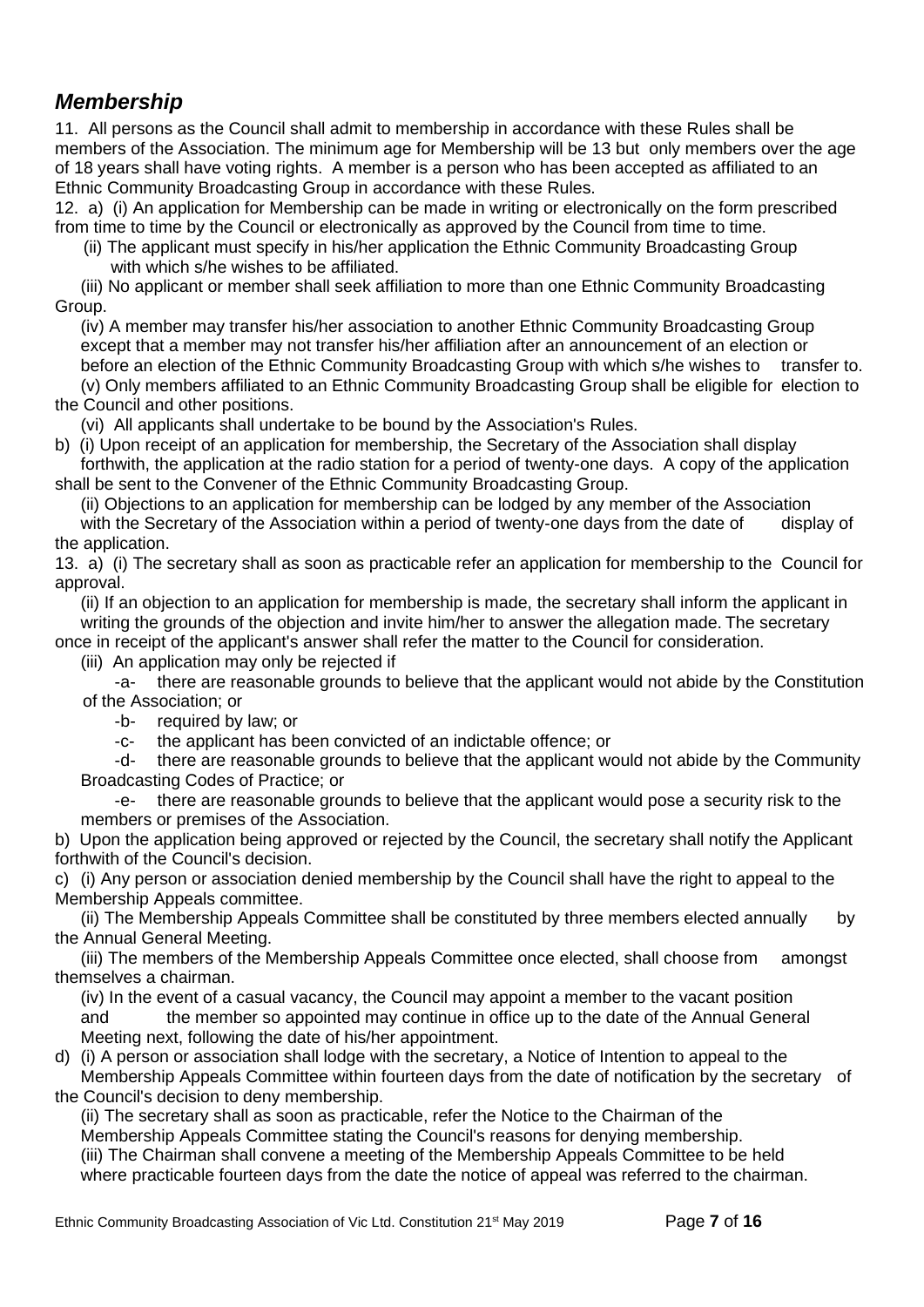- e) (i) The Chairman shall cause to be served on the applicant as soon as practicable, a notice in writing.
	- (ii) Setting out the Council's reasons for denying membership.

(iii) Inviting the applicant to appear before the Membership Appeals Committee on the specified date, place, time, to address the Membership Appeals Committee seeking a revocation of the Council's resolution.

f) After the applicant has been given a full and fair hearing, the Membership Appeals Committee shall decide by simple majority to confirm or revoke the resolution of Council.

g) The Council or any person or association shall have the right to appeal against the decision of the Membership Appeals Committee at the Annual General Meeting next following the date of the Membership Appeals Committee decision.

14. a) The Secretary shall keep and maintain a Register of Members in which shall be entered the full particulars of each Member and the register shall be available for inspection by Members at the registered address of the Association at a time convenient both to the Secretary and to the Member.

b) Upon admission of the person or association as a member of the Association, the name and address of the successful applicant shall be recorded in the Register of Members.

15. All members of the Association shall have the same rights except that an association shall not be eligible for election to the Council or to an Ethnic Community Broadcasting Group Committee and where specifically otherwise provided within these Rules.

#### <span id="page-7-0"></span>*Annual Membership Fee*

16. The annual subscription for members pursuant to Rule 11 shall be the amount Council may from time to time determine.

17. All subscriptions shall be payable in advance each year in a manner determined by the Council.

#### <span id="page-7-1"></span>*Status of Membership*

18. A member of the Association shall cease to be a member and have his/her name removed from the register of members of the Association if:

a) s/he resigns his membership by notice in writing lodged with the Secretary;

b) his/her membership subscription is more than two years in arrears.

#### <span id="page-7-2"></span>*Expulsion of Members*

19. Subject to these rules the Council may by resolution seek:

a) the expulsion of a member from the Association;

b) the suspension of a member from membership of the Association for a specified period;

c) the resignation of a member, if in the opinion of the Council a member has refused or neglected to comply with the Rules and/or the objects of the Association or his/her conduct has been or is, injurious to the character, interest or activities of the Association.

20. Where the Council seeks the suspension, expulsion or resignation of a member the Secretary shall as soon as practicable cause to be served on the member a notice in writing;

a) Setting out the allegations of the Council and the grounds on which the allegations are based;

b) Inviting the member to appear before the Council at a meeting to be held where practicable fourteen days after the service of the notice, stating the date, place, time of the meeting, to address the Council and answer the allegations made in whatsoever language is most convenient to the member.

21. After the member has been given a full and fair hearing, the Council shall decide by a simple majority whether the allegations have been substantiated. If the Association decides that the allegations have been substantiated the Council may recommend that the member resign from the Association or it may expel or suspend the member from the Association.

22. Any member who has been asked to resign, expelled or suspended in accordance with these Rules shall have the right of appeal from such a decision by the Council to the general meeting of the Association held next after the date upon which the said recommendation of the Council or the decision of the Council is communicated to him/her. Such general meeting may ratify or rescind a recommendation and the decision of such a meeting shall be final and binding on the member. Such an intention to appeal to a general meeting shall be lodged with the Secretary who will include the matter in the agenda for the forthcoming general meeting.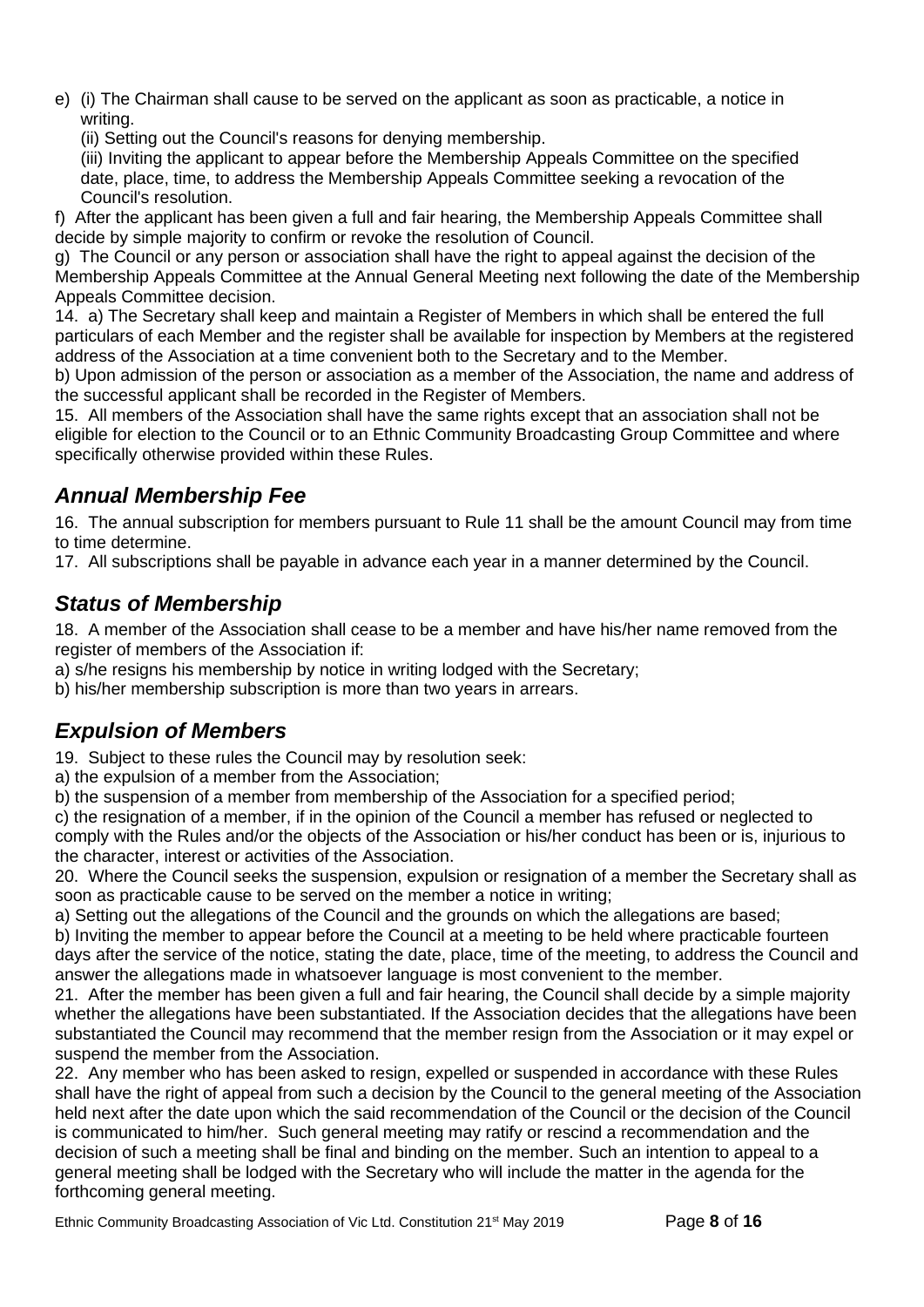#### <span id="page-8-0"></span>*Ethnic Community Broadcasting Group Committees*

23. The Association shall form Ethnic Community Broadcasting Groups for each community upon request by a minimum of 25 members of that ethnic community. Each member of each Ethnic Community Broadcasting Community Group must be a member of the Association.

24. a) An Ethnic Community Broadcasting Group committee shall have a minimum of five members and no more than eleven with the size of the committee to have been previously determined at an Annual General Meeting of the Group. The Group may vary the number within those parameters at a General Meeting of the Group and the change shall apply at the next Annual General Meeting at which an election is to be held. Committee members shall be elected every two years for a two-year term.

b) The Association shall ensure that each Ethnic Community Broadcasting Group shall hold an Annual General Meeting.

c) The date of the Annual General Meeting shall be advertised on each radio program of the group and displayed at the radio station not less than twenty-one days prior to the date of the Annual General Meeting.

d) Nominations of Candidates for election to a Ethnic Community Broadcasting Group committee, shall be made on the form prescribed by the Ethnic Community Broadcasting Group's Committee and signed by two nominators, both being members of the Ethnic Community Broadcasting Group and financial members of the Association and by the candidate accepting nomination.

e) Candidates for the Ethnic Community Broadcasting Group Committee shall be financial members of the Association for a period not less than 12 months.

f) Nominations must be received at the registered office of the Association not less than fourteen days before the date of the Ethnic Community Broadcasting Group's Annual General Meeting.

g) The name of the candidates shall be displayed at and advertised through the radio station.

At the Ethnic Community Broadcasting Group's Annual General Meeting, at which nominations exceed the number of members elected, there shall be appointed three members to act as Returning Officers to conduct elections with voting to be by secret ballot on ballot papers prepared by the secretary of the Ethnic Community Broadcasting Group.

h) In case there shall not be a sufficient number of candidates nominated, the Ethnic Community Broadcasting Group shall fill up the remaining vacancy or vacancies from those present at the time of the Ethnic Community Broadcasting Group's Annual General Meeting.

i) Only members who are financial 28 days prior to the Annual General Meeting of the relevant Ethnic Community Broadcasting Group shall be notified to attend and vote at the Annual General Meeting.

j) An Ethnic Community Broadcasting Group committee may fill any subsequent vacancies by co-option for the remainder of the elected term but should their numbers drop below a quorum, the Committee shall inform the Secretary of the Association so that a fresh General Meeting can be called with the sole purpose of electing members to fill the vacancies.

25. In accordance with the policies of the Association and the Council, it shall be a function of each Ethnic Community Broadcasting Group committee to plan, prepare and cause to be broadcast a program in languages of the group.

26. Each member of each Ethnic Community Broadcasting Group shall have one vote.

27. Each Ethnic Community Broadcasting Group committee shall elect, appoint or nominate one of its members to be:

- a) a convener
- b) a deputy convener

c) a secretary

d) a treasurer

28. The Council shall be informed of the names of each of the office bearers of each Ethnic Community Broadcasting Group and of any changes that may occur from time to time.

29. The Ethnic Community Broadcasting Group committee shall meet at least four times a year.

30. A Special General Meeting of the Ethnic Community Broadcasting Group shall be called by the convener where twenty-five per cent of the members of the group request a meeting to be held. Any such request shall be in writing and signed by the members seeking the meeting.

31. The quorum at an Annual General Meeting of an Ethnic Community Broadcasting Group shall be twenty-five per cent of the members of the group. If a quorum is not present as required by this Rule, the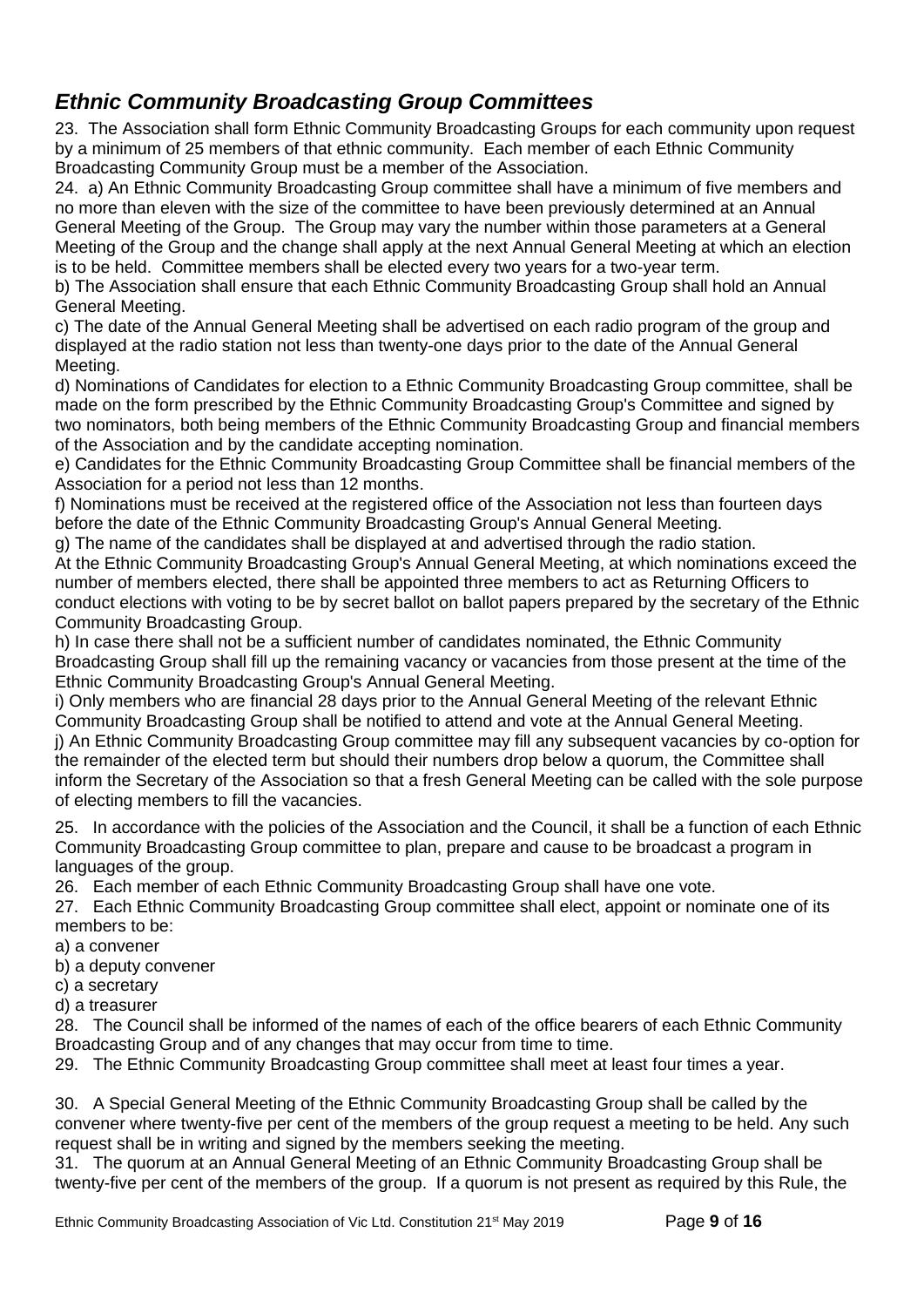AGM is adjourned for half an hour after which the quorum required is ten of the Group's financial members for groups with a total membership of 100 or greater, and five of the Group's financial members for groups with a total membership fewer than 100. If there is no quorum again, the AGM is adjourned for a date determined on the day and announced by the Convener.

#### <span id="page-9-0"></span>*Ethnic Community Broadcasting Group Responsibilities*

32. The convener of each Ethnic Community Broadcasting Group shall be responsible for all programs broadcast by his/her group and shall notify the Association of the names of the members of the group who are authorised by the group to broadcast.

33. All meetings held by the Ethnic Community Broadcasting Groups or their committees shall be recorded in writing in English or in the language of the group. A copy of minutes of all meetings shall be filed with the Secretary of the Association.

#### <span id="page-9-1"></span>*Conveners' Committee and Program Committee*

34. The conveners of each of the Ethnic Community Broadcasting Group Committees, the President of the Council, two members of the Council and the Station Manager shall be known as the Conveners Committee. The quorum at a Meeting of the Conveners' Committee shall be 25% of the members of the Committee and may include a Deputy Convener if attending instead of the Convener of an Ethnic Community Broadcasting Group.

a) The Conveners committee shall meet at least 4 times a year to review and make recommendations on policy to the Program Committee and the Association Council.

b) The Council shall convene a general meeting of all conveners nine weeks after the Association AGM to elect a Chairperson who shall not be a Chairperson who shall not be a Chairperson of any other committee formed by Council, and seven Conveners to the Program Committee.

c) The seven elected conveners, the President of the Council, two members of the Council who are not Ethnic Community Broadcasting Group Conveners and the Station Manager shall constitute the Program Committee.

35. (a) The Chair of the Program Committee shall be one of the Conveners and shall be elected by the members of the Program Committee.

b) The quorum for a Program Committee meeting shall be 50% plus one of its members.

36. The Program Committee, in consultation with the Conveners Committee shall make recommendations to the Council for decisions on all matters of general Program.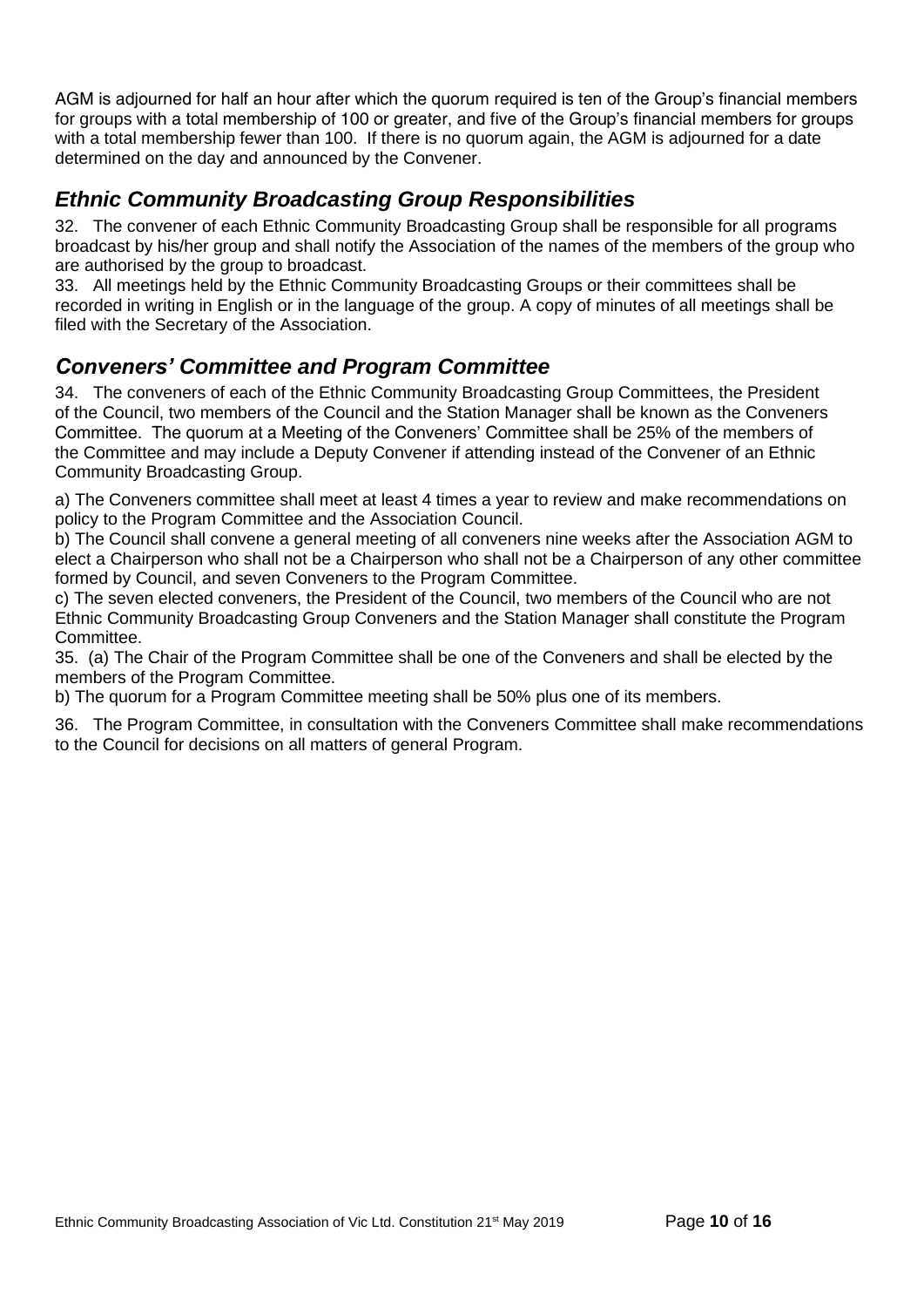#### <span id="page-10-0"></span>*Council and Office Bearers*

<span id="page-10-1"></span>37. The Association shall be under the direction and control of a governing body which shall be called "The Council". The Council of the Association shall comprise not more than sixteen members elected in accordance with these Rules. The members of the Council shall hold offices from the date they are elected in accordance with Rule 40 and shall retire from office at the Annual General Meeting (whenever held) on the second anniversary of their election to the Council.

a) Any member of Council shall be eligible to serve no more than three successive terms

b) Terms is defined as a period of 2 years from the date of election AGM

c) At each election AGM, a minimum of 4 councilors to retire and will be ineligible to be nominated until the next Council election AGM

d) After the due election of the Council, the members of the Council shall elect from amongst themselves persons to fill the offices of President, Vice-President, Treasurer and Secretary Election of Council. 38. No person shall be elected to the Council unless s/he is at the time of his/her nomination:-

a) A financial member of the Association and

b) A member of the Association for a period of not less than one year.

c) Not more than two members of any one Ethnic Community Broadcasting Group may be elected to the Council.

39. The election of members of the Council shall take place in the following manner:-

a) Not less than twenty-eight days at least before the date of the Annual General Meeting, the Secretary shall cause to be displayed at, and advertised through the radio station, the names of the members of the Council who are retiring.

b) Not less than twenty-eight days at least, before the date of the Annual General Meeting, the Secretary shall cause to make available at the radio station and the registered office of the Association nomination forms for the nomination of candidates for election to the Council

c) Nomination of candidates for election to the Council must be made on the form prescribed by the Council, signed by two nominators both being financial members, and by the candidate accepting nomination.

d) Each nomination must be received at the registered office of the Association fourteen days before the date of the Annual General Meeting.

e) The name of the Candidates shall be displayed at and advertised through the radio station. At the Annual General Meeting, at which nominations exceed the number of members to be elected, there shall be appointed five members to act as Returning Officers to conduct elections at the Annual General Meeting. Voting at elections shall be by the secret ballot on ballot papers prepared by the secretary. f) In case there shall not be a sufficient number of candidates nominated, the Council shall fill up the remaining vacancy or vacancies from those present at the time of the Annual General Meeting.

40. Any member of the Council appointed at the previous election or appointed by the Council during the term of office shall be deemed to have retired from the Council before the meeting begins, but any such person, if duly nominated, being still a financial member of the Association shall be eligible for election unless that member has already served for three successive term in accordance with Rule 37.

41. The Association may from time to time by resolution passed at General Meeting reduce the number of officers or other members of the Council.

42. The Council shall have power at any time and from time to time to appoint any person to the Council either to fill a casual vacancy or as an addition to the existing members of the Council but so that the total number of members of the Council shall not at any one time exceed the number fixed in accordance Rule 37. Any member of the Council so appointed shall hold office only until the next election.

43. The Association may by resolution at a General Meeting, remove any officer or other member of the Council before the expiration of his/her period of office, and may by resolution appoint another person instead; the person so appointed shall hold office only until the next election.

44. The office of a member of the Council shall become vacant if the member:-

a) ceases to be a member of the Council by virtue of the Act

b) becomes bankrupt or makes any arrangement or composition with his/her creditors generally;

c) becomes prohibited form being a director of a Company by reason of any order made under the Act.

d) becomes of unsound mind or a person whose person or estate is liable to be dealt with in any way under the law relating to mental health;

e) resigns his/her office by notice in writing to the Association.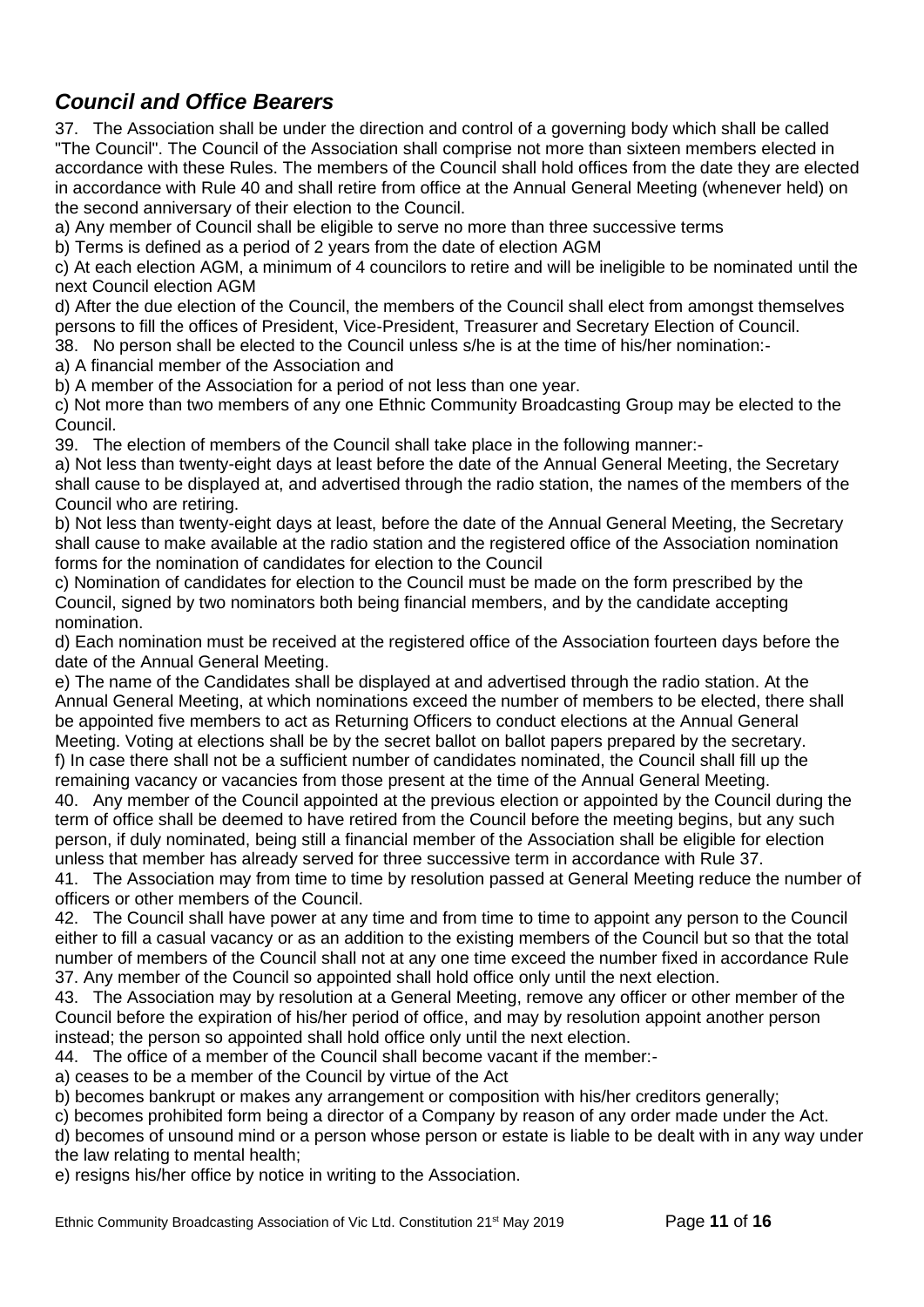f) shall fail to attend within a period of six months three meetings of the Council without leave of the Council;

g) holds any office of profit under the Association.

h) ceases to be a financial member of the Association.

i) is directly or indirectly interested in any contract or proposed contract with the Association and fails to declare the nature of his/her interest in the manner required by the Act.

j ) Provided always that nothing in this Rule shall affect the operation of Rule 3 of the Constitution of the Association.

#### <span id="page-11-0"></span>*Powers and Duties of the Council*

45. The business of the Association shall be managed by the Council who may pay all expenses incurred in promoting and registering the Association and may exercise all such powers of the Association as are not, by the Act or by these Rules, required to be exercised by the Association in General meeting. Any rule, regulation or policy of the Association made by the Council may be disallowed by the Association in General Meeting, provided that no resolution of or regulations made by the Association in General Meeting shall invalidate any prior act of the Council which would have been valid if that resolution or regulation had not been passed or made.

a) The Council shall from time to time determine which committees other than those specified in these Rules shall be formed.

b) The Council shall determine the appropriate policy and procedures to resolve any disputes arising in and between Ethnic Community Broadcasting Groups and members.

46. The Council may exercise all the powers of the Association to borrow money and to mortgage or charge its property, or any part thereof, and to issue debentures and other securities whether outright or as security for any debt, liability, or obligation of the Association.

47. All cheques, promissory notes, drafts bills of exchange and other negotiable instruments and all receipts for money paid to the Association shall be signed, drawn accepted and endorsed or otherwise executed by any two office bearers, that is the Secretary, President, Vice President and other person(s) as nominated by the Council.

48. The Council shall cause minutes to be made:-

a) of all appointments of officers and staff;

b) of names of members of the Council present at all meetings of the association and of the Council and c) of all proceedings at all meetings of the Association and of the Council.

<span id="page-11-1"></span>Such minutes shall be signed by the Chairman of the meetings at which the proceedings were held or by the Chairman of the next succeeding meeting and shall be entered in a book provided by the Council for that purpose.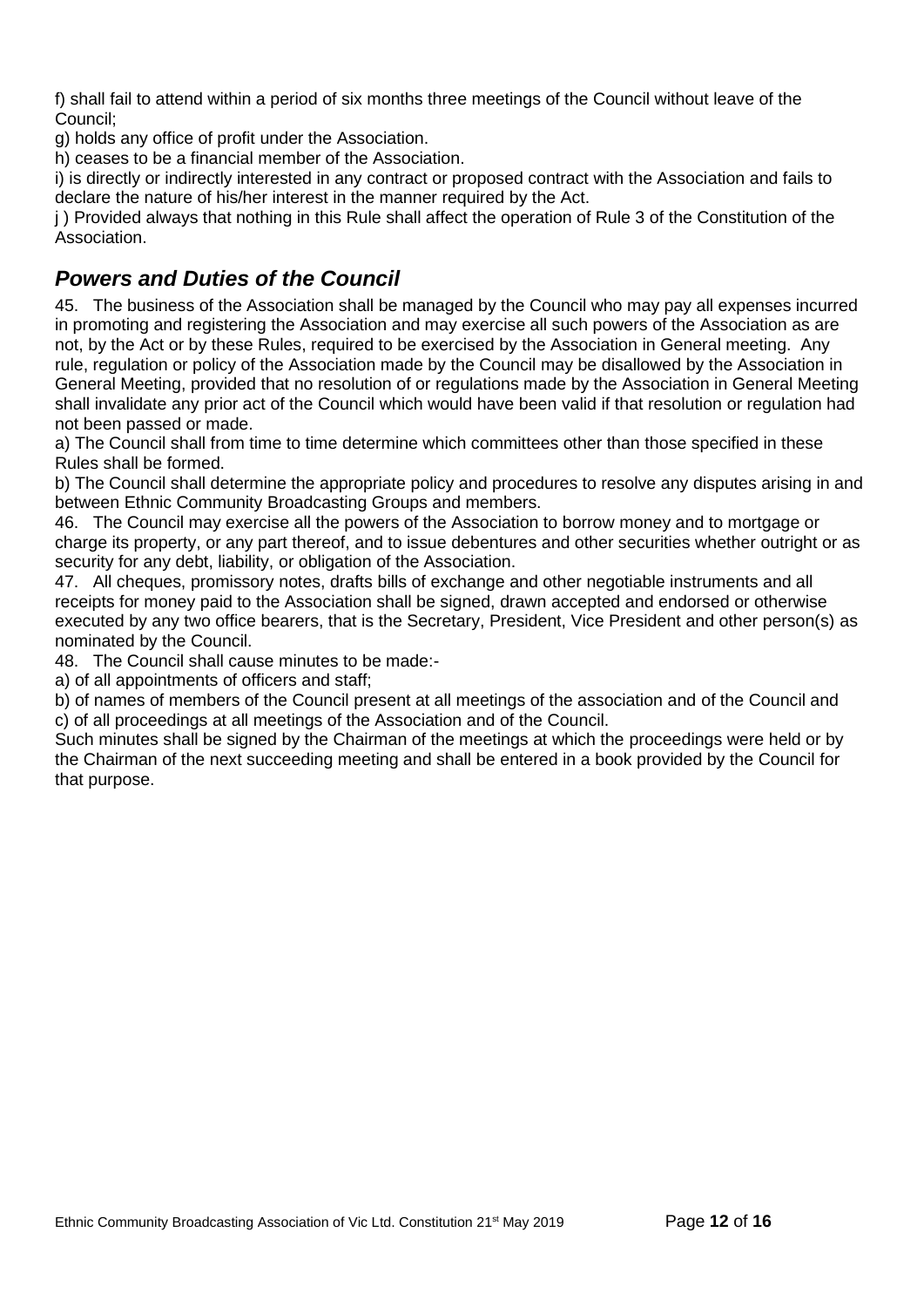#### *Proceedings of the Council*

49. The Council shall meet not less frequently than every two months and may adjourn and otherwise regulate its meetings as it thinks fit. A member of the Council may at any time and the Secretary shall on the requisition of at least one third of the members of the Council summon a meeting of the Council. 50. Subject to these regulations questions arising at any meeting of the Council shall be decided by a majority of the members of the Council and shall for all purposes be deemed as determinations of the Council. In case of an equality of votes the Chairman of the meeting shall have a second or casting vote. 51. A member of the Council shall not vote in respect to any contract or proposed contract with the Association in which s/he is interested, or any matter arising therefrom, and if s/he does so vote his/her vote shall not be counted.

52. The quorum necessary for the transaction of the business of the Council shall be half plus one of the members of the Council or such greater number as may be fixed by the Council.

53. If the number of vacancies on the Council reduces the Council to less than its quorum, the continuing members of the Council may call a General Meeting of the Association for the sole purpose of increasing the number of members of the Council.

54. The President shall preside as Chairman at every meeting of the Council or if there is no President within ten minutes after the time appointed for holding the meeting, the Vice-President shall be Chairman or if the Vice-President is not present at the meeting then the members may choose one of their numbers to be Chairman of the meeting.

55. All acts done by any meeting of the Council or by any person acting as a member of the Council shall be valid, notwithstanding that it is afterwards discovered that there was some defect in the appointment of any such member of the Council or person acting as aforesaid, or that the members of the Council or any of them were disqualified to be a member of the Council.

56. Subject to the provisions of the Act the Council shall be the sole authority for the interpretation of any part or parts of these Rules and any rules bylaws regulations made thereunder and the decision of the Council upon any interpretation or upon any matter affecting the Association and not provided for by these Rules or by any rules bylaws regulations made hereunder shall be final and binding on members unless overruled by decisions of a General Meeting.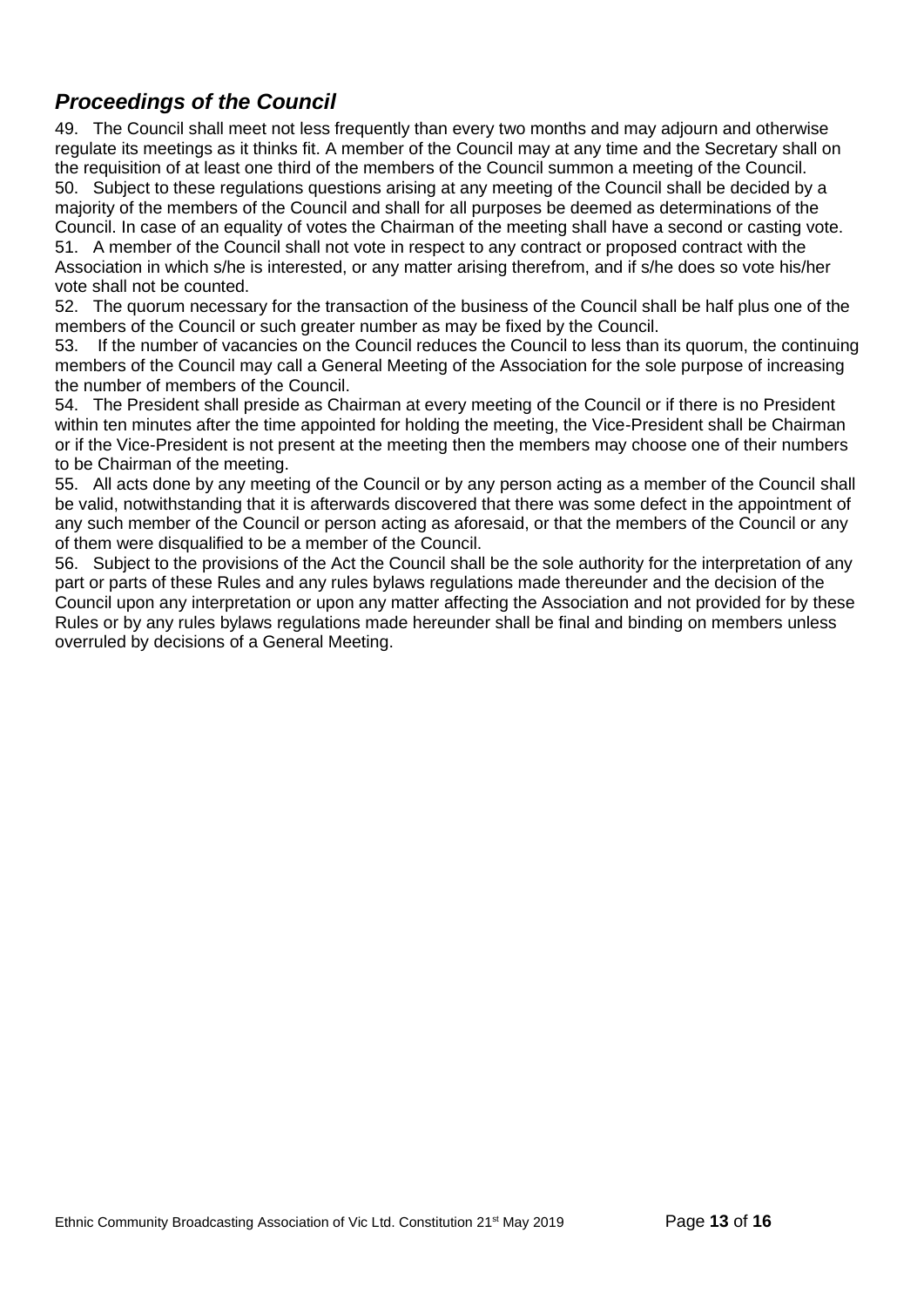#### <span id="page-13-0"></span>*Annual General Meeting and Extraordinary General Meetings*

57. The Annual General Meeting of the Association shall be held in accordance with the provisions of the Act provided however that such a meeting shall be held during the five months following the close of the previous financial year. Twenty-one days' notice in writing shall be given by the Secretary to all financial members of the Association of such Annual General Meeting which notice shall contain the President's Report, Financial Statement, Auditor's Report and Agenda. Members who are financial 28 days prior to the Annual General Meeting shall be entitled to attend and vote at the Annual General Meeting.

58. All General Meetings, other than Annual General Meetings, shall be called Extraordinary General Meetings.

59. At least one third of the members of the Council may whenever they think fit convene an Extraordinary General Meeting, and Extraordinary General Meetings shall be convened by such requisitionists as provided by the Act.

60. Subject to the provisions of the Act relating to special resolutions and agreements for shorter notice, fourteen days notice at the least (exclusive for the day on which the notice is given) specifying the place the day and the hour of meeting and in case of special business the general nature of that business shall be given to such persons as are entitled to receive such notices from the Association.

61. All business shall be special that is transacted at an Extraordinary General Meeting, and also all that is transacted at an Annual General Meeting, with the exception of the consideration of the accounts, balance sheets, and the report of the Council and Auditor, the election of members of the Council in the place of those retiring, and the appointment if necessary and fixing of the remunerations of the Auditors.

#### <span id="page-13-1"></span>*Procedures at General Meetings*

#### 62. a) Quorum

At an Annual General and Extraordinary Meeting of the Association, 75 financial members shall form a quorum. If within a half of an hour of the time appointed for an Annual General or General Meeting a quorum is not present, then quorum shall constitute a minimum of 33 financial members being double plus one of the numbers of Council members.

b) Casting Vote

At all meetings of the Association and the Council the Chairman shall have a casting as well as a deliberate vote.

#### c) Poll of Members

If a poll of members be demanded by any ten members it shall be taken in such a manner and at such a time and place and either immediately or after an adjournment not exceeding 7 days as the Chairman directs, and the result of the poll as declared by the Chairman shall be deemed to be the resolution of the meeting at which the poll is demanded.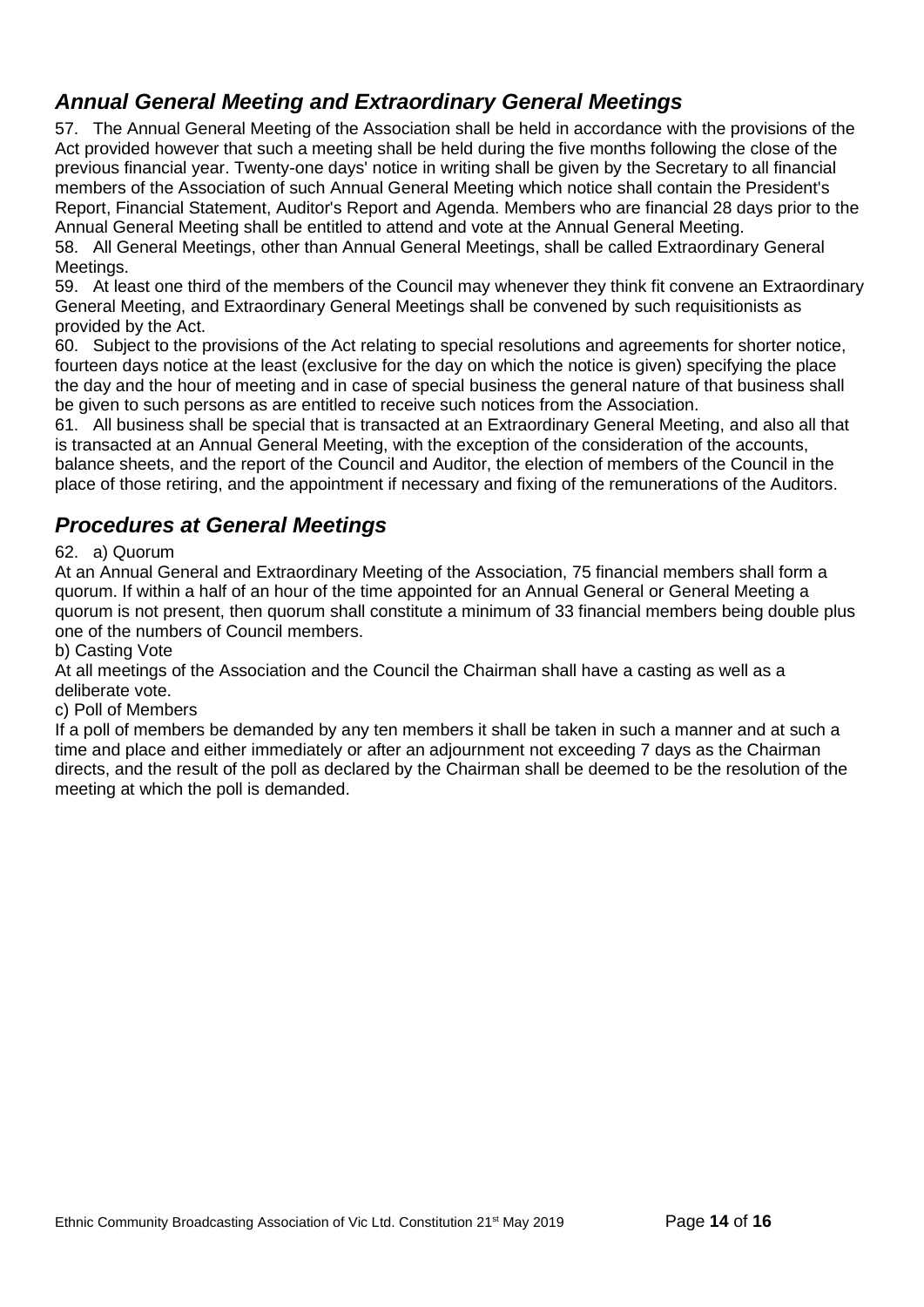#### <span id="page-14-0"></span>*Complaints*

63. If any member wishes to make a complaint s/he shall make such complaint in writing signed by him/her to the secretary, who, if s/he shall be unable to deal with any such complaint, shall submit it to the Council whose decision thereon shall be final unless varied or reversed on motion made under these Rules at an Annual or General Meeting of the Association.

#### <span id="page-14-1"></span>*Accounts and Funds*

64. a) The Council shall cause true accounts to be kept of all sums of money received and expended by the Association and the matters in respect of which such receipt and expenditure take place, and the assets and liabilities of the Association.

b) The books of Account shall be kept at the office of the Company or at such other place or places at the Council thinks fit.

c) The Council shall from time to time determine in accordance with Rule 7 of the Constitution at which times and places, and under what conditions or regulations the accounts and books of the Association or any of them shall be open to inspection by the members and no member or any other person shall have the right to inspect any account or book or document of the Association except as conferred by statute or by Rule 7 on the Council or by the Association in General Meeting; however, the books and accounts shall at all times be open to inspection by the President, Vice-President, Treasurer and Auditor.

d) All moneys of the association unless otherwise authorised by the Council shall be lodged in the name of the Association with the Association bankers for the time being.

e) All accounts due by the Association may be paid by cheque to be signed jointly by two members of the Executive, of which one must be President or Treasurer. Payments may also be paid via Electronic Funds Transfer (EFT) after electronic authorization has been achieved by two Executive members, of which one must be President or Treasurer.

f) A receipt on the Association printed form shall be issued by the Treasurer or Secretary for all moneys received on behalf of the Association.

g) All accounts must be passed for payment by the Council.

h) The treasurer shall submit to the Council every two months, unless otherwise instructed, a statement of receipts and expenditure and outstanding accounts.

i) The annual Financial Statement and Balance Sheet before being presented to the Annual General Meeting shall be audited by the Association auditor.

j) The annual Financial Statements shall be so presented as to show separately the result of each activity or undertaking of the Association.

#### <span id="page-14-2"></span>*Audit*

65. A properly qualified auditor or auditors shall be appointed and his/her or their remunerations fixed and duties regulated in accordance with the Act.

#### <span id="page-14-3"></span>*Seal*

66. The Council shall provide for the safe custody of the Seal and the Seal shall never be used except by the authority of the Council by resolution and in the presence of the President or of some person to be appointed by the President who shall sign every instrument to which the Seal is affixed and every such instrument shall be countersigned by the Secretary or some other person appointed by the President.

#### <span id="page-14-4"></span>*Alteration to Rules*

67. No addition, alteration or amendment shall be made to or in the Rules for the time being in force unless the addition, alteration or amendment be made in a manner prescribed by special resolution under the Act thereof provided that no addition, alteration or amendment be made except by a three quarters majority of those present and voting at a General Meeting.

68. Every member of the Council, Auditor, Secretary and other officer for the time being of the Association shall be indemnified out of the assets of the Association against any liability incurred by him/her in defending any proceedings, whether civil or criminal, in which judgment is given in his/her favour or in which s/he is acquitted or in connection with any application under the Act in which relief is granted to him/her by the Court in respect of any negligence, default, breach or duty or breach of trust.

Ethnic Community Broadcasting Association of Vic Ltd. Constitution 21<sup>st</sup> May 2019